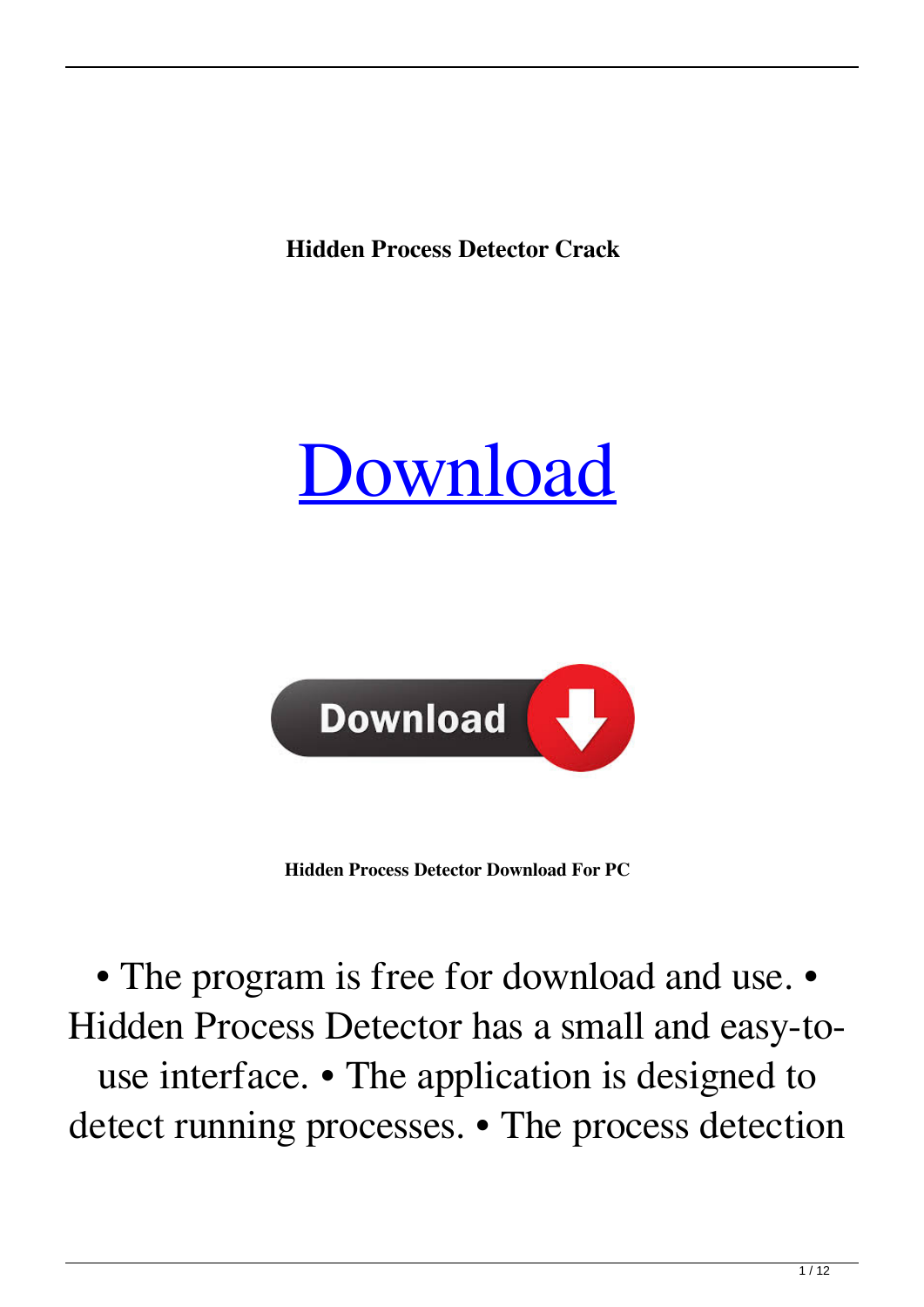is quick and easy. • The tool creates a text file that lists the names of the detected processes. • The file includes information on whether any hidden processes have been detected. • The utility is a free tool for home users. • The program does not have any additional features. • You can download Hidden Process Detector from the website: • The source code for the application is available for download from the website. • The installation procedure for Hidden Process Detector is described on the website. • The application can be used by beginners. • The program offers basic instructions on how to use it. • You can also ask support questions via the website. How to download Hidden Process Detector: You can get the Hidden Process Detector by downloading it from the download section on the website. The download procedure is described on the website. Once you are there, you will see the download button in the lower left

corner. Click on it and save the file on your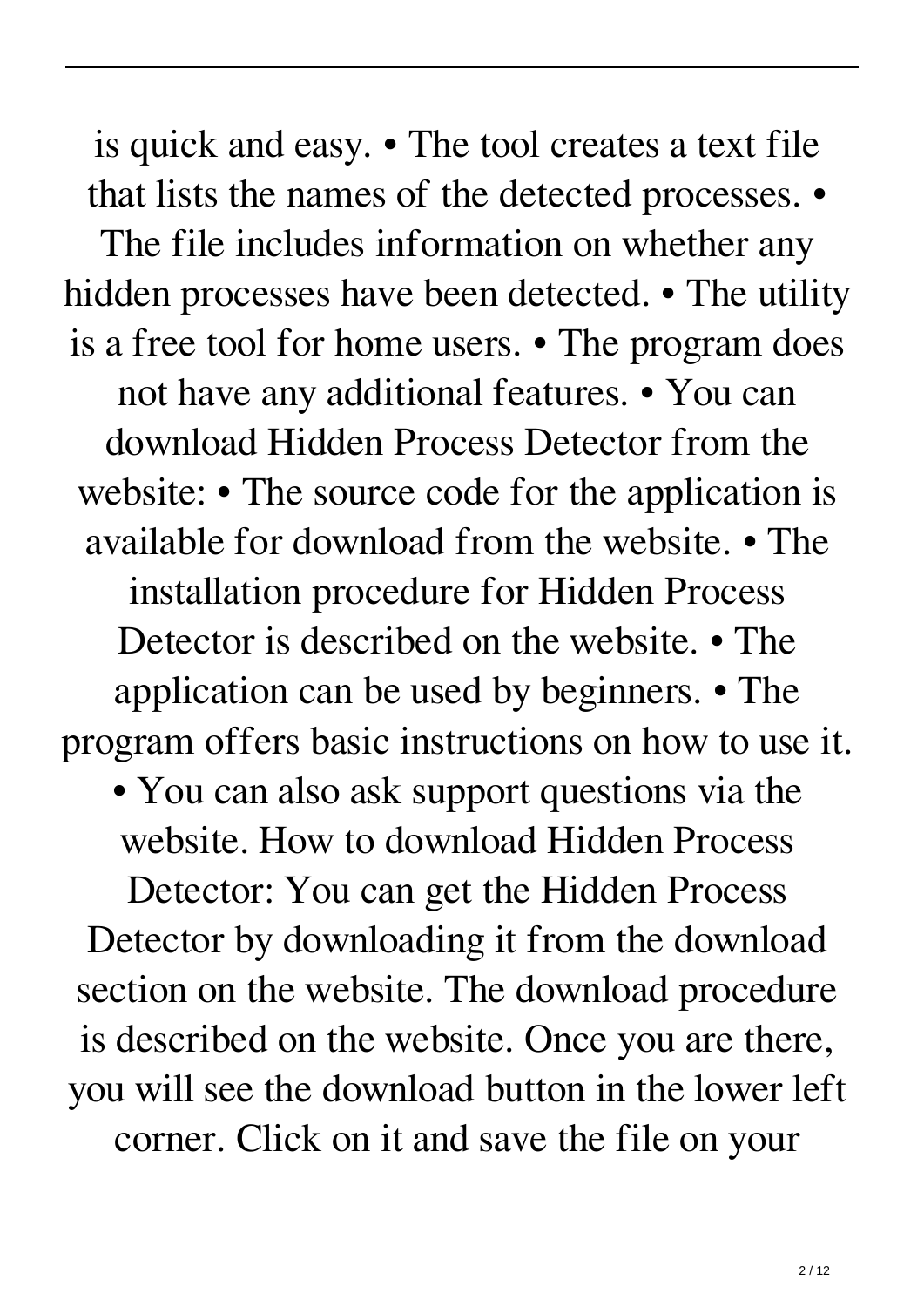computer to download the program.Q: Hide create button after checking is\_logged\_in() I want to hide the create button after checking if the user is logged in. This is the function i used to check if the user is logged in. function is\_logged\_in() { if (!is\_user\_logged\_in() ) { wp\_loginout(); return false; } else { return true; } } Is there any option to do this? I already tried adding this code to the functions.php file but it's not working. add\_action ('admin\_head','remove\_default\_buttons'); function remove\_default\_buttons() { if (

is\_user\_logged\_in() ) { ?> .button.dashicons-add { display: none; }

**Hidden Process Detector With Product Key Free Download PC/Windows [Latest] 2022**

A small program designed to help you detect the hidden processes running on your system. Key Description: A small program designed to help you detect the hidden processes running on your system. Write a review for this program Total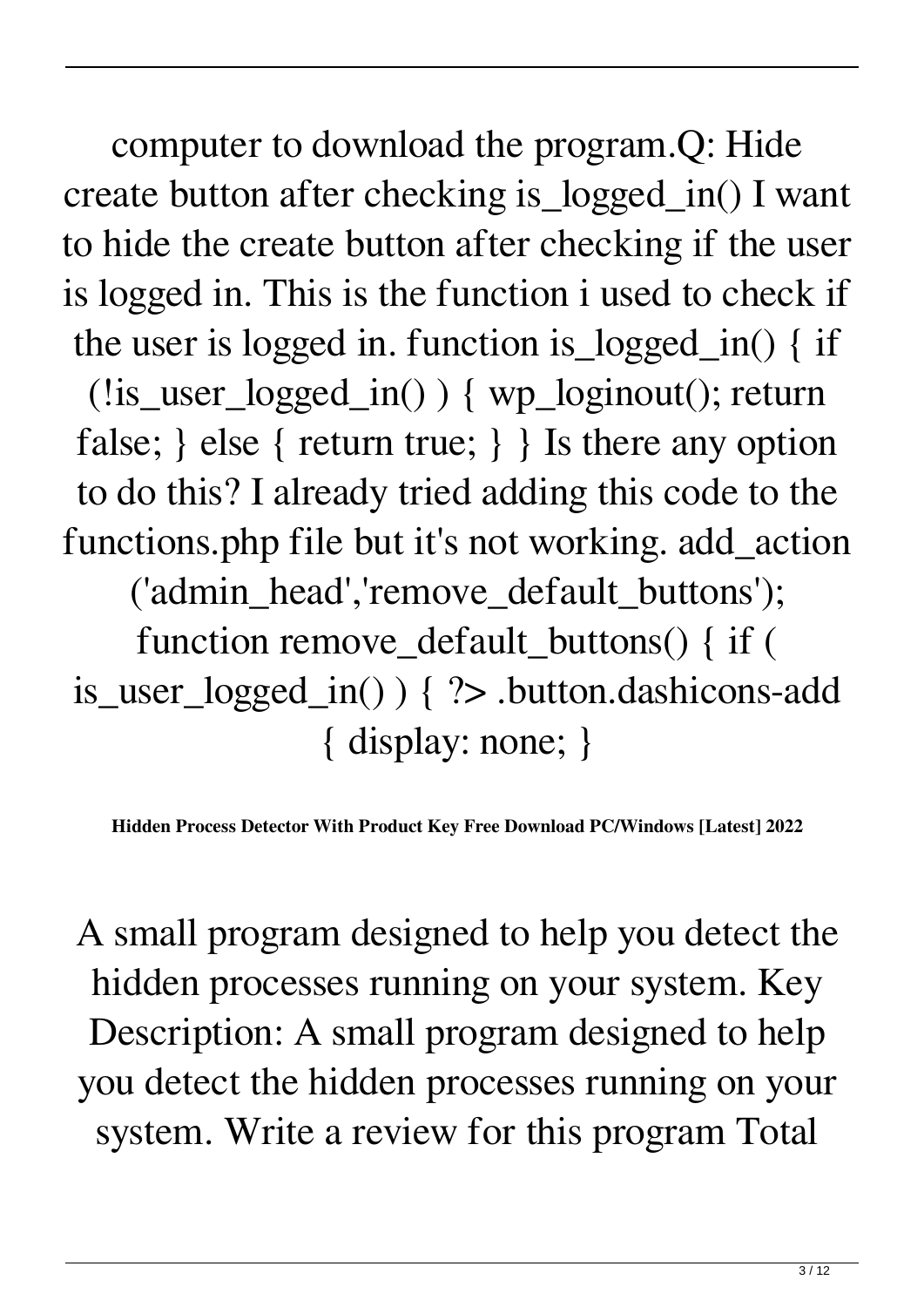Downloads License Updates File Size 7.4 MB Release Date 29/11/2018 Price Free Requires Anti-malware Requires Installation Guide Also Compatible with It is necessary to mention that the application will work only if you have a user account on your machine with administrative privileges. Otherwise, you may not be able to use

the program successfully. It is important to mention that there is no full integration with your operating system. Therefore, you will have to run the program as administrator to be able to access the info that it collects. If you fail to follow these instructions, the utility won't provide you with any information. When you launch the application for

the first time, it will display the splash screen. From this point, the application will be open for any action from you. You can close the program and launch it later on. Press the Detect button to get started. Hidden Process Detector will collect

the info regarding the running processes and display it to you in plain text format. It is always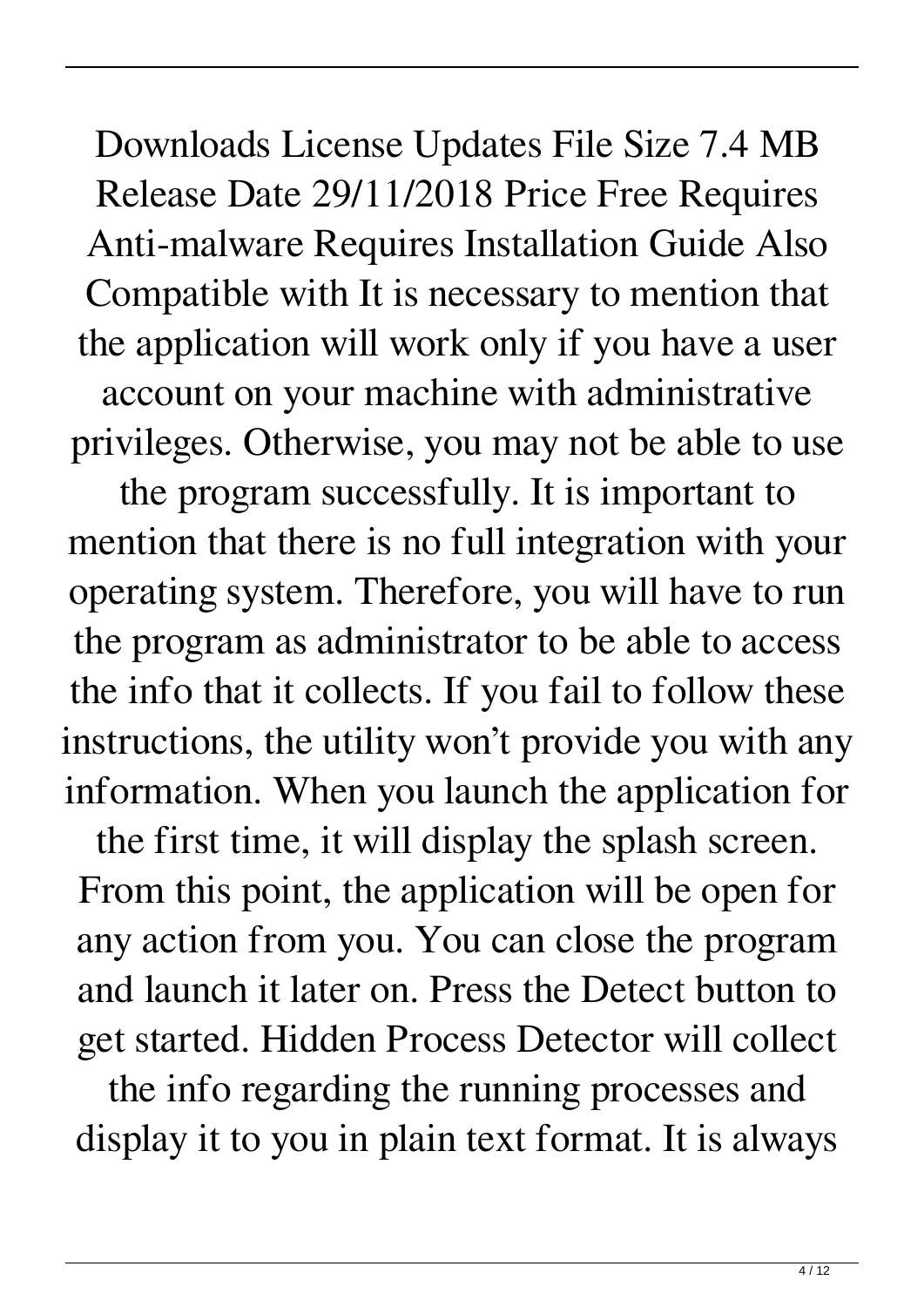best to close the application after you have checked the information it provides you with. Lastly, you may terminate the program and launch it once again if you feel like the process was not detected. Hidden Process Detector allows

you to check the running processes of your system and detect the ones that are hidden. The application provides you with an interface that consists of a single window. The application is easy to use and is available in the software store. Simply run the tool to detect hidden processes. You will have to ensure that you are logged on with administrative privileges when you run the

the info that it collects. Use the option of Generating a report and create a text file that you can use to analyze your system. Close the program once you have checked the info it provides you with. You may terminate the program and run it once again if you feel that the process was not detected. Hidden Process

program. Otherwise, you won't be able to access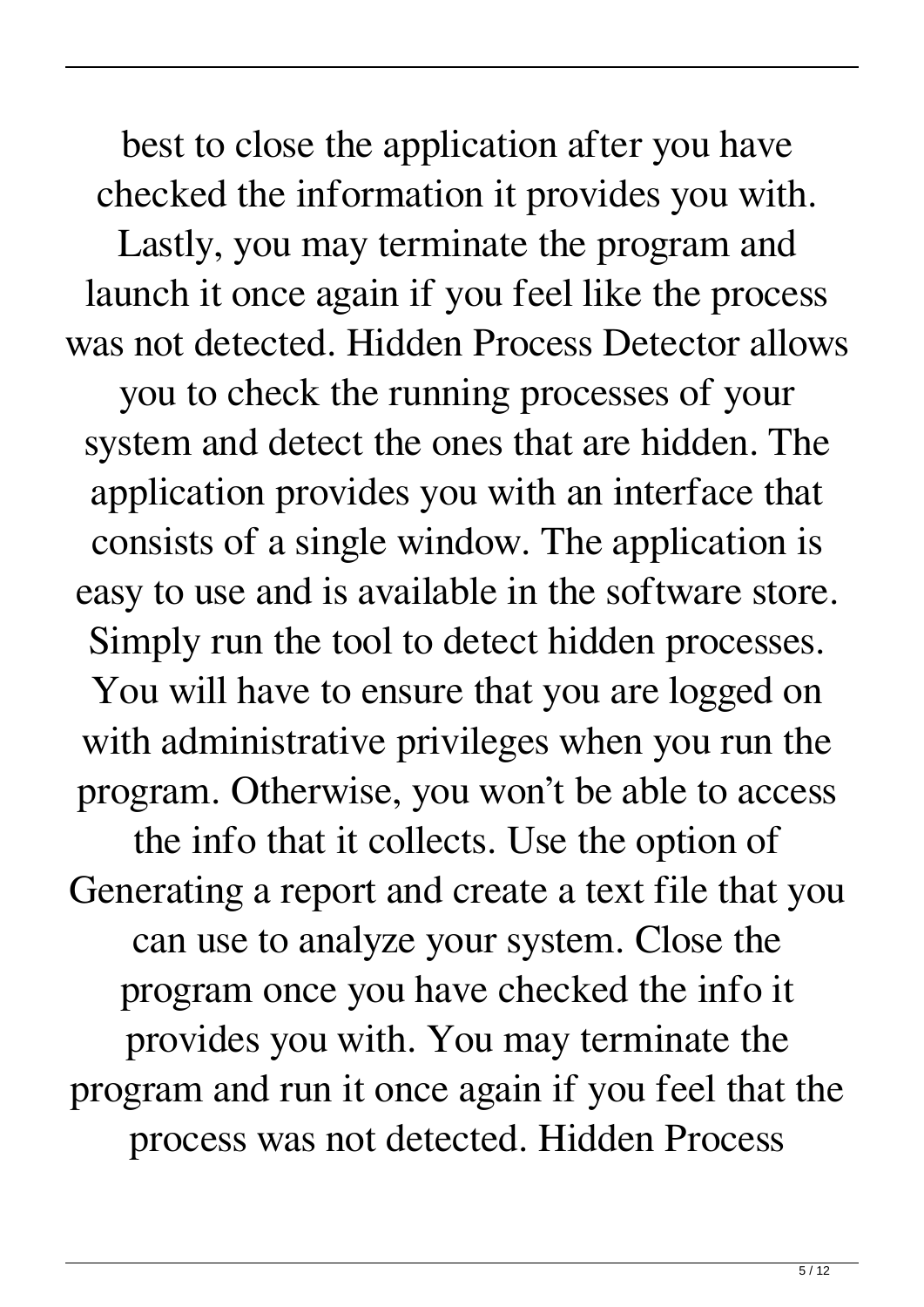Detector is a small program designed to check the processes running on your 81e310abbf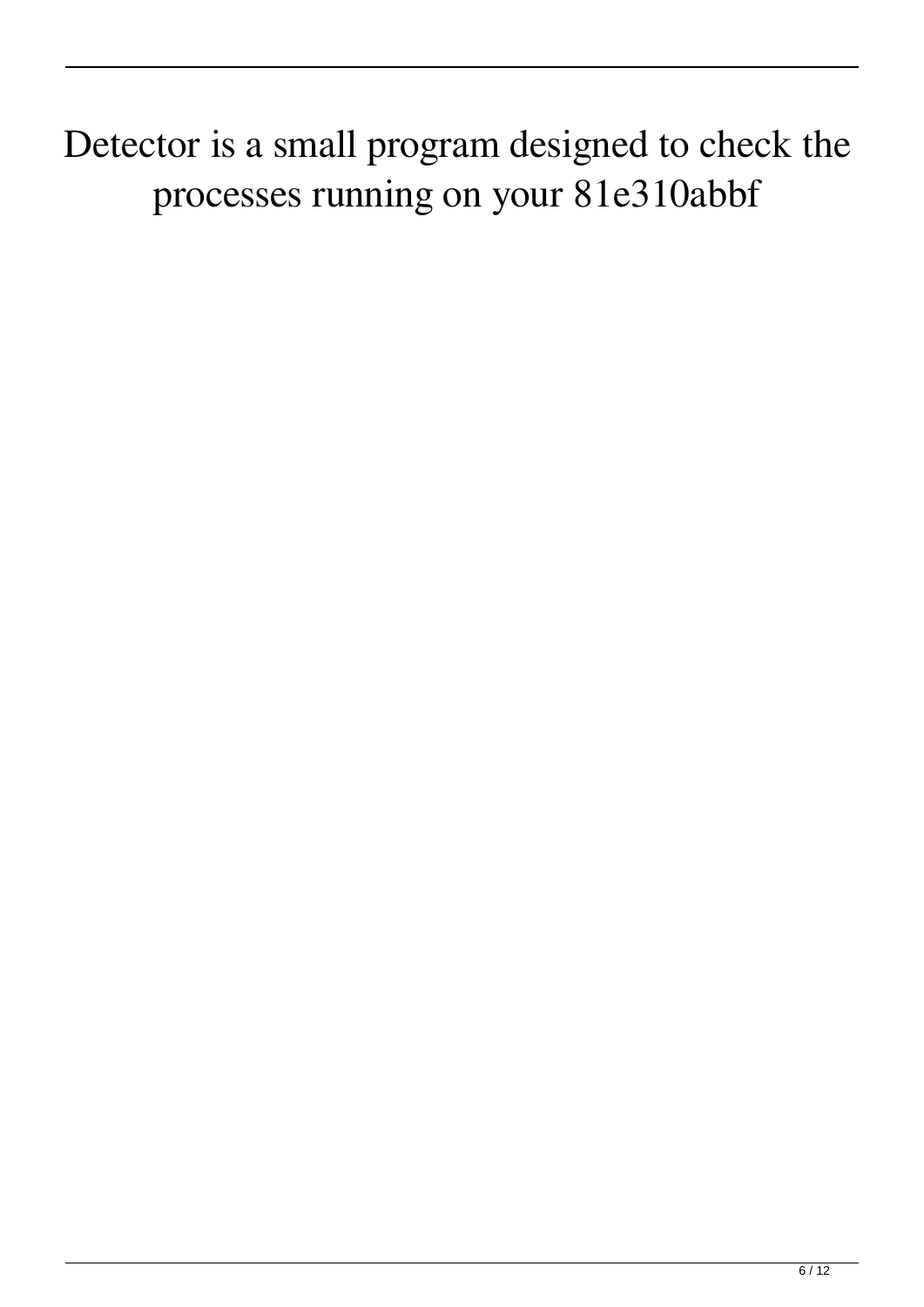Hidden Process Detector is a small program designed to check the processes running on your system and detect the ones that are hidden. As you probably guessed, the app can come in handy when you suspect you have a rootkit, a special type of malware capable of manipulating the standard behavior of the OS and run its processes hidden. Publisher: Available Formats: License: Price: \$69.95 File Size: File Name: Hidden Process Detector.zip File Size: Unzip the file and extract it to a folder of your choice. After doing so, double-click the program's setup file to launch it. In the application window, simply hit the Detect button and wait a couple of minutes for the tool to examine the running processes on your system. Following the analysis of your operating system, the application creates a plain text file where it displays the total number of running processes detected. The file also includes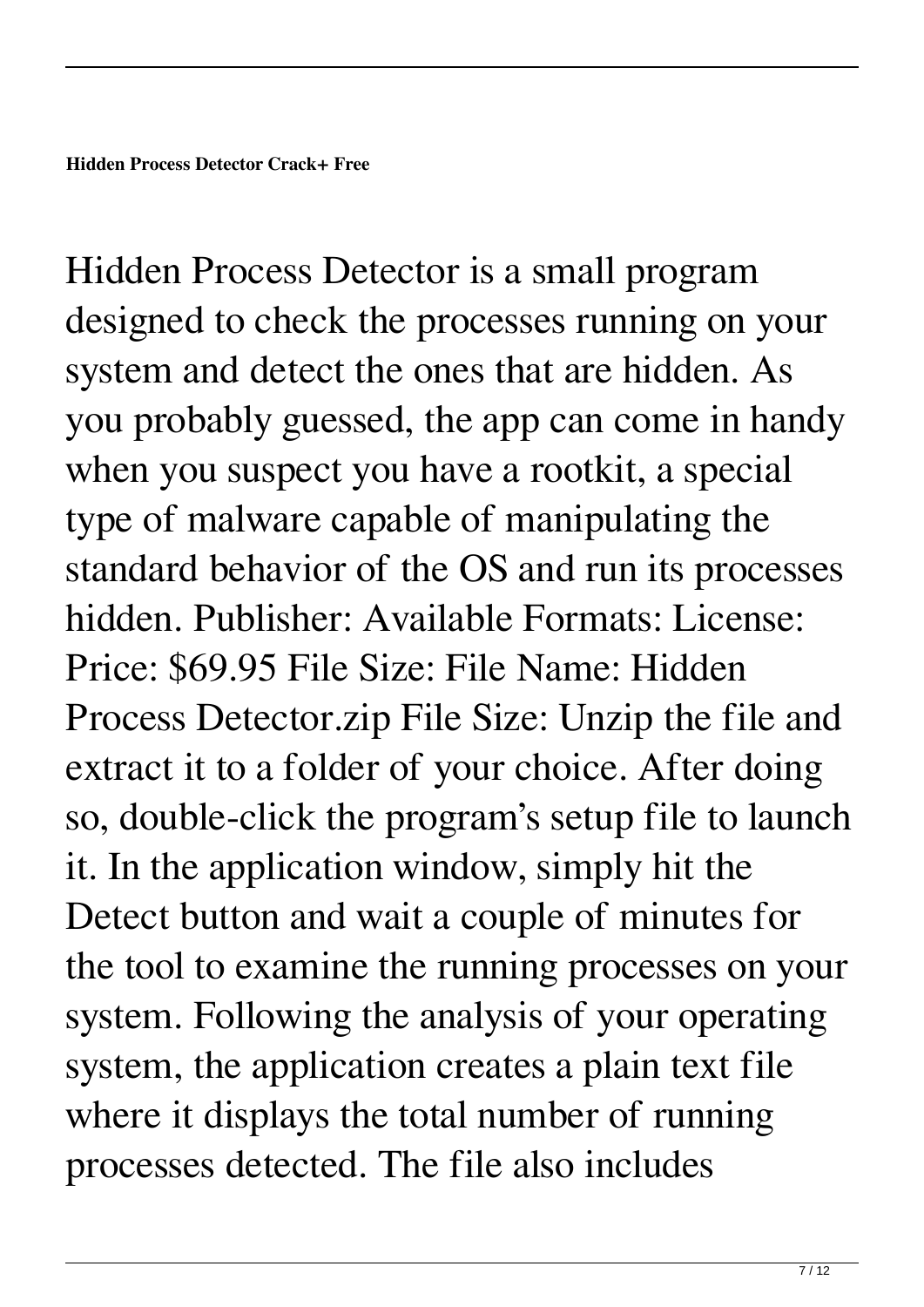information on whether any hidden process has been detected among them. It is important to note that the application does not pack tools to help you remove malware from your computer, as its role is to inform you about the running processes. Therefore, if you detect suspicious activity, it is advisable that you contact the system administrator or security expert to remove it from your system. A handy tool for detecting hidden processes and potential rootkits The utility can be helpful to detect rootkits in your system, malware that can easily bypass antivirus solutions. The reason for this stems from the fact that they are designed to mask files on the system and create a hidden connection to the Internet. Depending on the reason they are created for, rootkits can make modifications to the hardware reporting and change the computer BIOS among other things. In the eventuality that you notice something is not working as it should with your system and you would like to determine whether a hidden process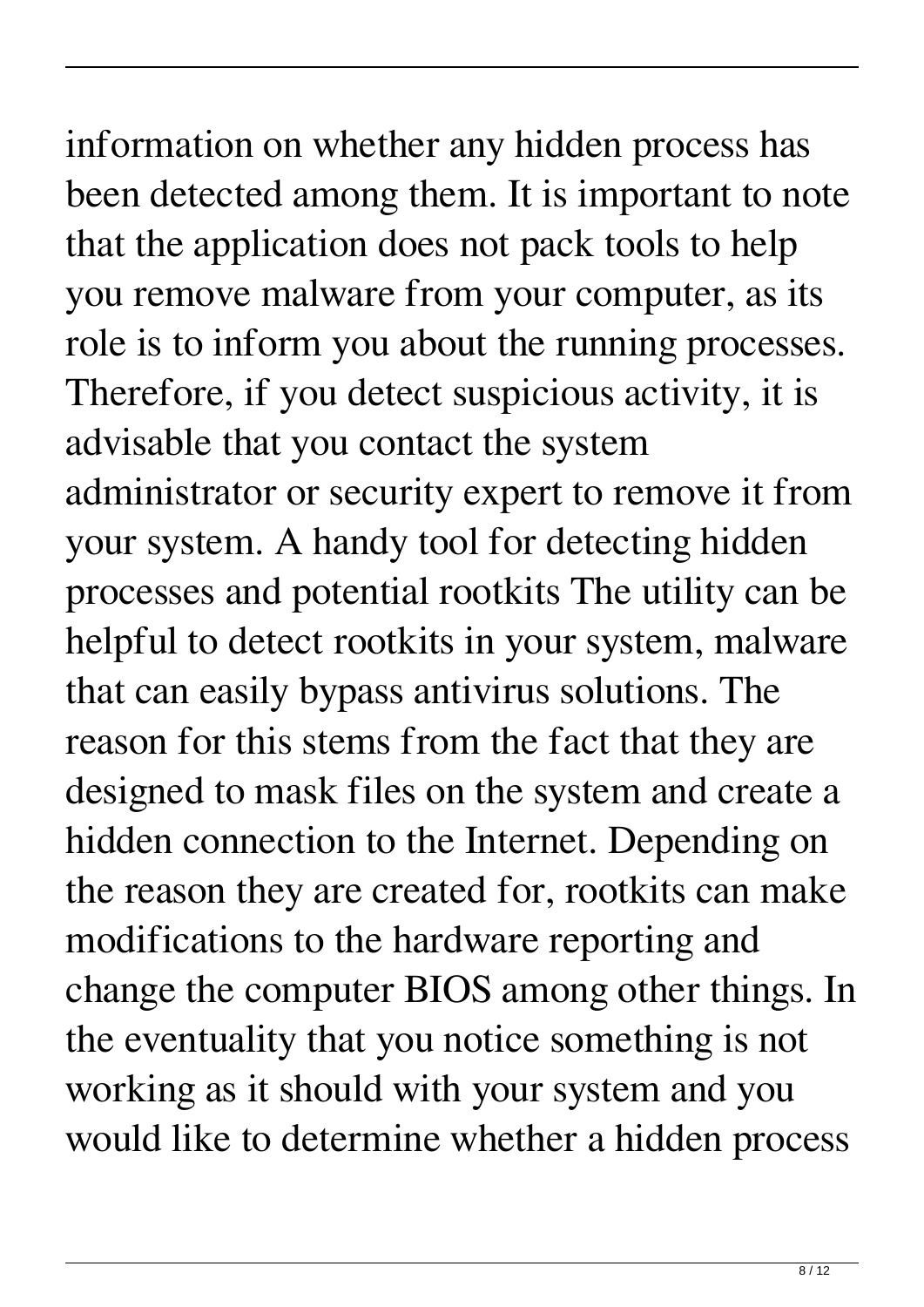$9/12$ 

might be the culprit, then perhaps Hidden Process Detector could come in handy.Q: Implementing an array class Can anyone show me a good implementation of an array class that stores values by type? I mean something like this: class Array{ type[] values; type[] getValue(int index){ //check the index if(index values.length){ //invalid index

**What's New In Hidden Process Detector?**

A small application that checks if your system is infected with a hidden process. The tool provides information on the total number of running processes, and if any is hidden. I like it. It does what it says. You can also see a list of the processes running as well as all the services. Nano-IT I like it. It does what it says. You can also see a list of the processes running as well as all the services. dudukuk +1 for HIDPro Sangchi +1 for HIDPro Sparky +1 for HIDPro I like it. It does what it says. You can also see a list of the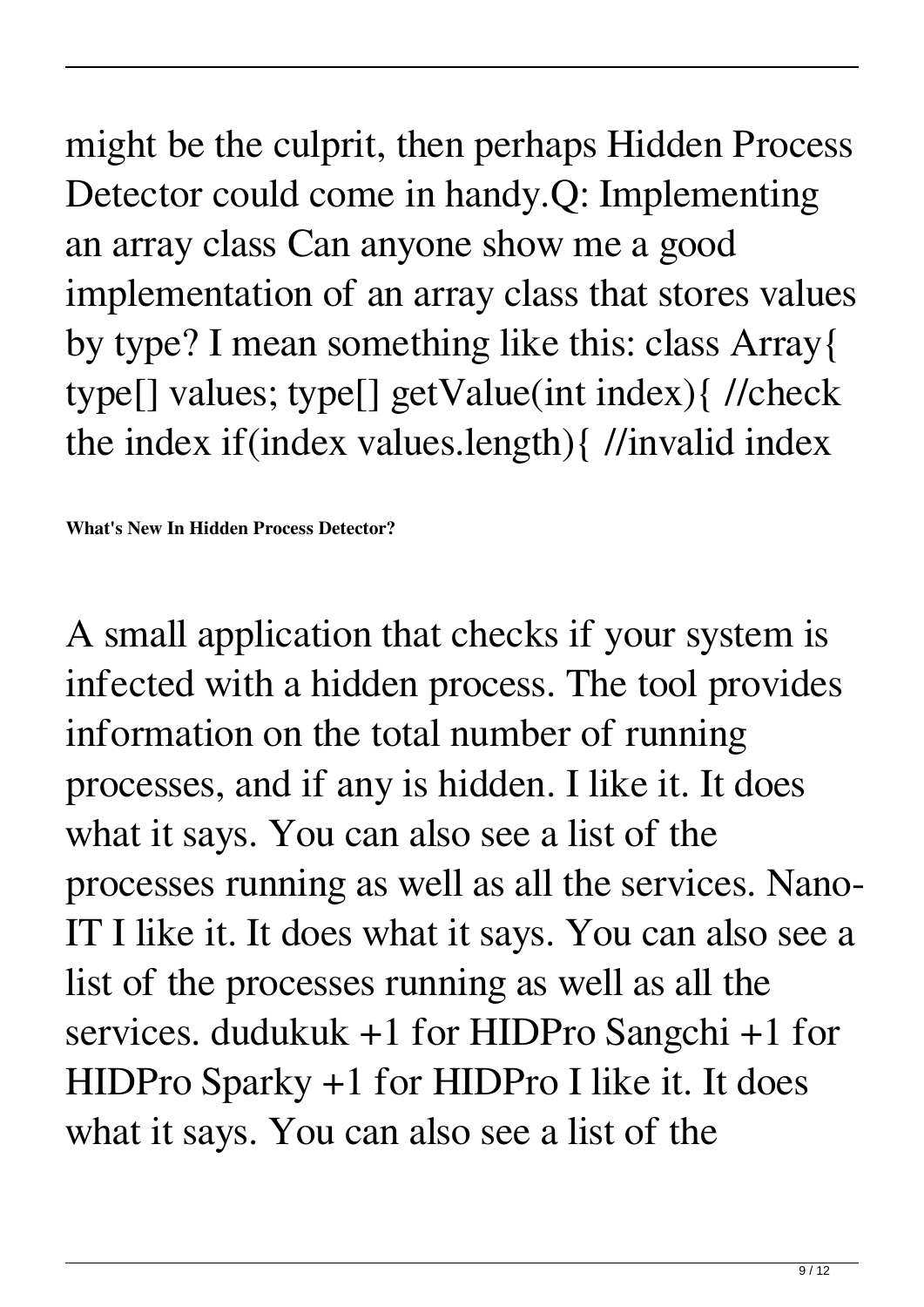processes running as well as all the services. CorbinDobbs I like it. It does what it says. You can also see a list of the processes running as well as all the services.[A case of superselective hepatic arterial infusion chemotherapy for hepatic metastasis from colorectal cancer]. A 61-year-old woman with liver metastases from rectal cancer was treated by hepatic arterial infusion chemotherapy (HAIC) with 5-FU and Leucovorin (LV). The dosage was 6.0 g 5-FU and 12.0 g LV, which was divided into two doses. Total duration of HAIC was 10 weeks. The first dose was administered on November 1, 1995. The second dose was given two weeks after the first dose. To obtain the superselective HAIC, catheter was inserted via the celiac trunk and common hepatic artery. In this case, the catheter was positioned in the hepatic artery at the confluence of the superior mesenteric artery and the splenic artery. The catheter was placed at the proper hepatic artery of the 2nd portion of the liver. Five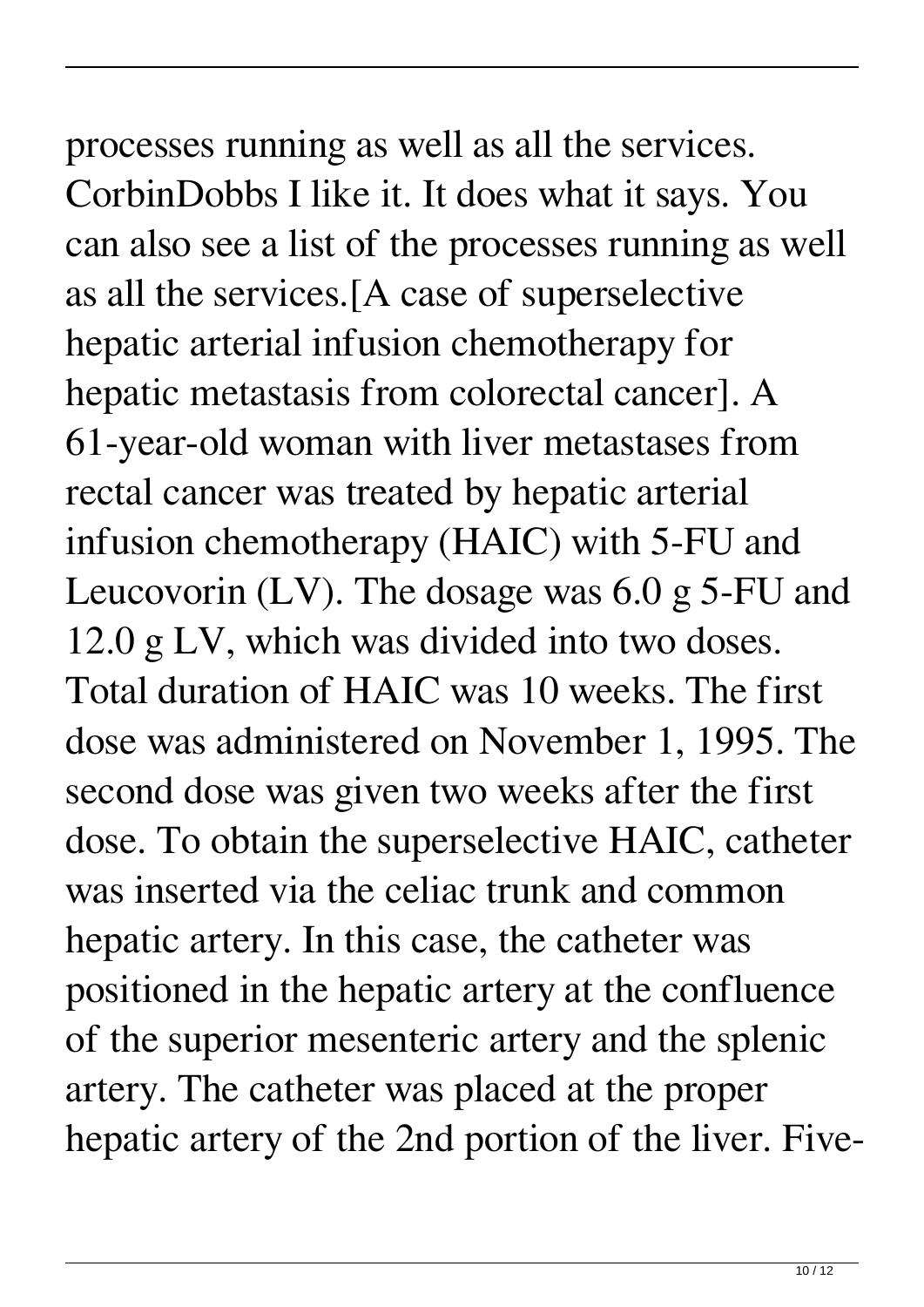FU and LV were administered via the catheter. The concentration of 5-FU in the proper hepatic artery was as high as 2,500 micrograms/ml, while that of 5-FU in the peripheral artery was lower than 100 micrograms/ml. The volume of 5-FU in the liver was 17 ml and that of LV was 2 ml. The half life of 5-FU in the liver was 19 hours, that of LV was 9 hours, and the total duration of 5-FU in the liver was 37 hours. 5-FU and LV were continuously infused via the catheter, and the daily dose of 5-FU and LV was 50% of the conventional dose. There were no side effects in this case. This HAIC was very useful for patients with liver metastases from rectal cancer., in the sense that it uses the very same assumptions and methods as the thermodynamic model from which it was derived. Second,